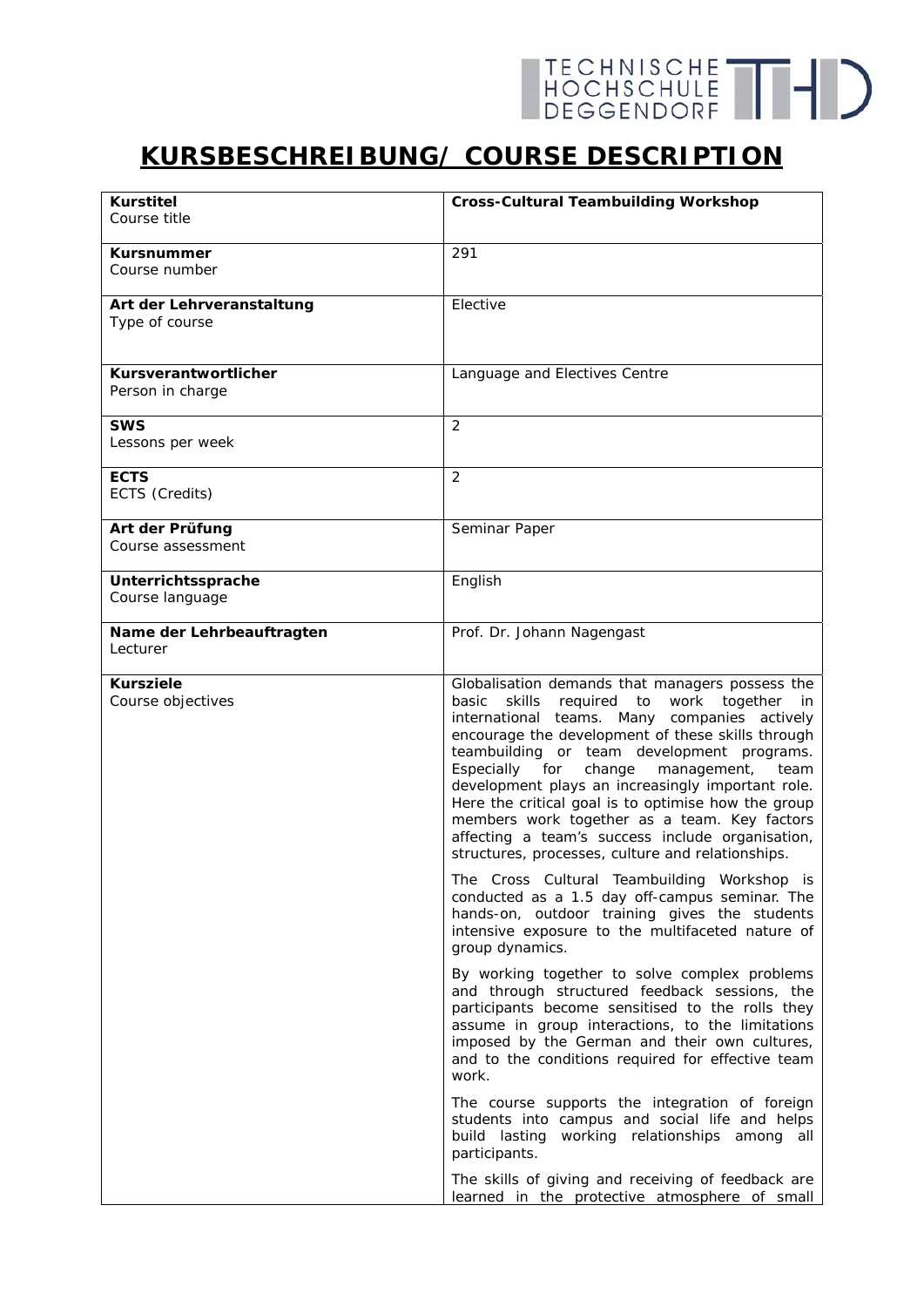|                                       | groups through intensive exchanges between<br>instructors and participants. This leads to improved<br>observation and communication skills.                                                                                                                                                                                                                                                                                                                                                                                                                  |
|---------------------------------------|--------------------------------------------------------------------------------------------------------------------------------------------------------------------------------------------------------------------------------------------------------------------------------------------------------------------------------------------------------------------------------------------------------------------------------------------------------------------------------------------------------------------------------------------------------------|
|                                       | Moreover, the group members continually switch<br>roles. This promotes a deeper understanding of<br>social interaction, helps members to reflect on<br>their contribution to the group process, encourages<br>members to experiment with new behavioural<br>concepts, and improves the group's capacity to co-<br>operate and perform. Final feedback rounds offer<br>the possibility to align the members' self images<br>with the perception others have of them, to reduce<br>"blind spots", to increase self-confidence and their<br>ability to reflect. |
|                                       | The capacity to give appropriate feedback in<br>various situations, to monitor one's self image as<br>well as the consequences of one's own behaviour<br>form the basis for a successful career in<br>management.                                                                                                                                                                                                                                                                                                                                            |
| <b>Kursinhalte</b><br>Course contents | Group dynamics, processes and structures in<br>groups; Roles in groups (roles in tasks and<br>supporting roles); Group leadership; Effect of one's<br>actions in groups; The "give and take" of<br>feedback; Self-image and how others see you;<br>Communication levels (content versus<br>relationship); Conditions for successful co-<br>operation; Cultural influences on teamwork.                                                                                                                                                                       |
|                                       | Note: The main emphasis of this course is not the<br>conveyance of theoretical knowledge, but rather<br>learning directly from experience. The theories on<br>which the intervention and evaluation sessions are<br>based are taught in the course "Human Resources<br>Management".                                                                                                                                                                                                                                                                          |
| Lehrmethoden<br>Teaching methods      | This course is organized as an interactive<br>experience and activity based training program.<br>With the help of complex tasks, timed interaction<br>activities combined with elements of surprise,<br>classical outdoor training exercises, moderated<br>feedback and reflection sessions, participants are<br>taught the necessary conditions for effective<br>teamwork.                                                                                                                                                                                  |
|                                       | The teaching methods are based on the principles<br>of self-organized learning. The instructors define<br>their roles in terms of Schein's model of process<br>consulting. They intervene by questioning the<br>participants in a manner designed not only to<br>examine their perspectives, but to introduce new<br>perspectives and stimulate the group's creative<br>process.                                                                                                                                                                             |
|                                       | The responsibility for these process re-mains with<br>the participants.<br>In the context of the learning environment, the<br>students enjoy the opportunity to increase their<br>observation, communication, co-operation, self-<br>reflection, teamwork and management skills as<br>well as their self-confidence.                                                                                                                                                                                                                                         |
|                                       | In addition, the course offers the students the<br>chance to network and develop sustainable work                                                                                                                                                                                                                                                                                                                                                                                                                                                            |